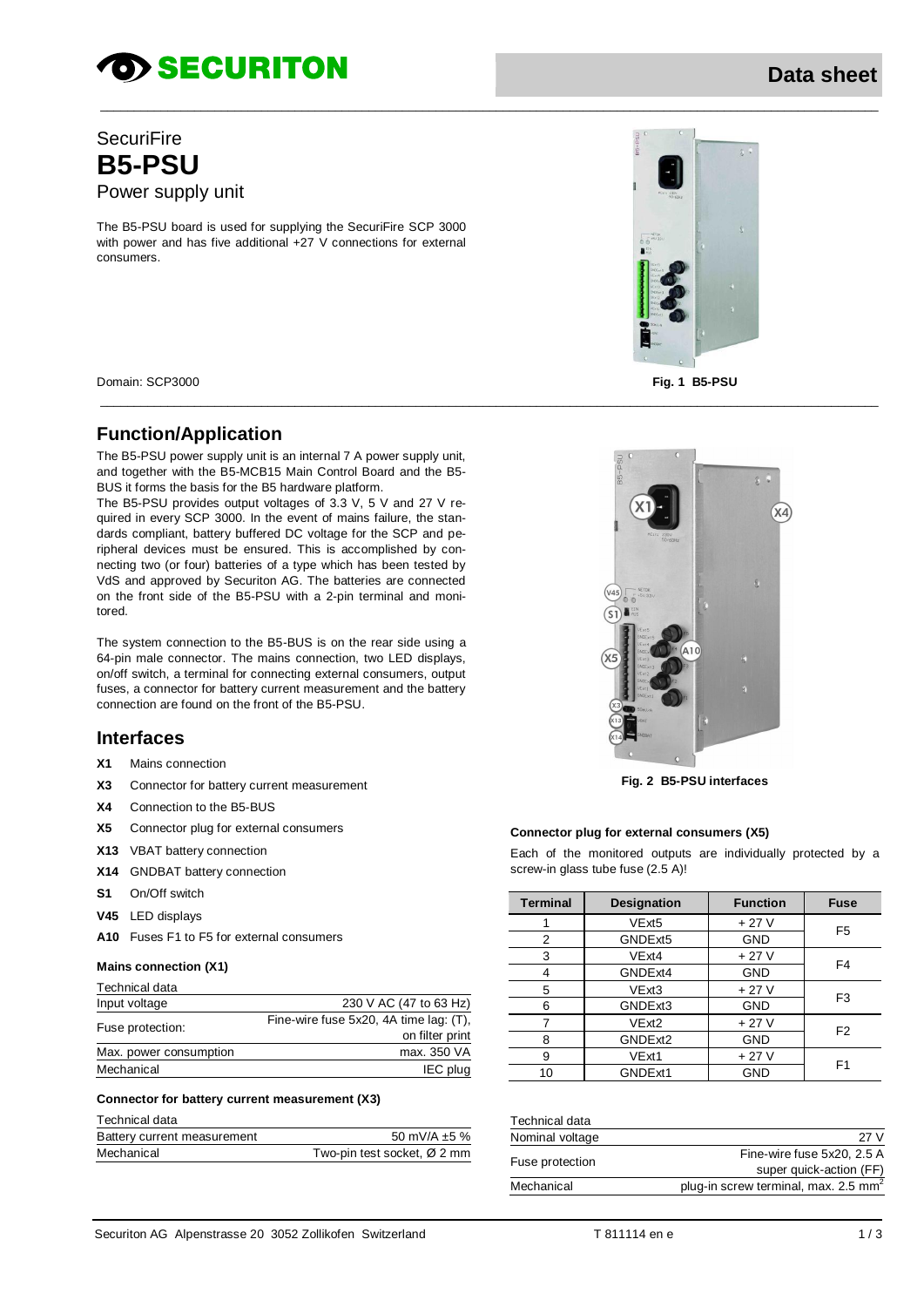### **Battery connection VBAT/GNDBAT (X13/X14)**

| Technical data |  |
|----------------|--|
|----------------|--|

| Charge voltage                                                                     | U (0 °C) = 28,3 V $\pm$ 1 % |
|------------------------------------------------------------------------------------|-----------------------------|
|                                                                                    | U (50 °C) = 26,3 V ±1 %     |
| Minimum output voltage for battery test                                            | 20,2 V                      |
| Undervoltage switch-off                                                            | 18.3 V ±3 %                 |
| Threshold for consumer deactivation if<br>mains failure (low discharge protection) | 19.6 V ±3 %                 |
| Mechanical                                                                         | 2 mounting clamps 6,3 mm    |

The batteries are subjected to a battery test every 10 to 15 min for  $10<sup>°</sup>$ 

If the batteries indicate a fault (e.g. cell short-circuit or battery short-circuit), the system voltage is automatically disconnected from the batteries by the integrated protection circuit. When this happens, only the battery charging current and not the system supply current is interrupted; this guarantees the uninterruptible power supply of the system even if the batteries are faulty. The criterion for switching off the charging current is an undervoltage of the batteries of about 18.3 V. When the battery charging branch is deactivated, the system voltage is regulated to the nominal 29 V.

Should the mains supply fail and thereby the associated transition to battery supply, monitoring the batteries to protect them against low charge is extremely important. For longer mains failures, the consumers are deactivated when the battery voltage is 19.6 V.

#### **LED displays (V45)**

The B5-PSU power supply unit has two LED displays on the front side which indicate the current state of the board.

The NET OK display lights up as soon as there is mains voltage on the B5-PSU, regardless of whether the power supply unit is switched on or off!.

| LED           | <b>Status</b> | <b>Meaning</b>                                                             |
|---------------|---------------|----------------------------------------------------------------------------|
|               | On            | Mains voltage present                                                      |
| NET OK        | Off           | No mains voltage present / overtem-<br>perature                            |
| On            |               | All system voltages (27 V; 5 V; 3.3 V)<br>are present                      |
| $+5$ V; 3,3 V | Off           | At least one system voltage is lacking<br>/ power supply unit switched off |

### **Planning**

The country-specific directives apply when planning and installing automatic fire detector systems.

The B5-PSU (Power Supply Unit) is fitted in slot 10 in the unit rack of each SecuriFire 3000.

Power can be supplied to the internal and external consumers either from the mains or internal batteries; this guarantees power supply to the system from two independent sources of energy. If the mains voltage or the mains power supply fails, the internal batteries automatically supply the system.

The batteries provided by Securiton are VdS approved and have been specially tested for use in the fire alarm control panel. Faultless operation cannot be guaranteed if other batteries are used.

Depending on the configuration and connected peripheral devices (boards, detectors, sirens, etc.), it is important to ensure that the batteries have sufficient capacity to operate the fire alarm control panel for the specified time (e.g. according to a standard or directive).

Moreover, the consumer current has to be dimensioned so that batteries which have become empty can be charged to 80% of their capacity within 24 hours.

| The overall output current of the power supply unit<br>(internal and external consumers) must not exceed 7<br>A under any circumstances.                                                                    |
|-------------------------------------------------------------------------------------------------------------------------------------------------------------------------------------------------------------|
| The power requirement calculation is performed by<br>entering the battery types in use and the necessary<br>bridging time (according to the local standards and<br>directives) in a power requirement tool. |

One battery pair (38..45 Ah) is connected to the B5-PSU power supply unit by default in an SCP. As an option, an additional battery pair can be used in an additional box (B5-ADB 11) for connecting to the B5-PSU.

The temperature sensor integrated in the B5-PSU power supply unit monitors the ambient temperature of the SecuriFire SCP. When connecting a second pair of batteries, the additional box must be mounted in the immediate vicinity of the SCP because it is also monitored by the temperature sensor.

The B5-PSU is included in the basic configuration of all SecuriFire 3000s and is supported regardless of the SecuriFire software.